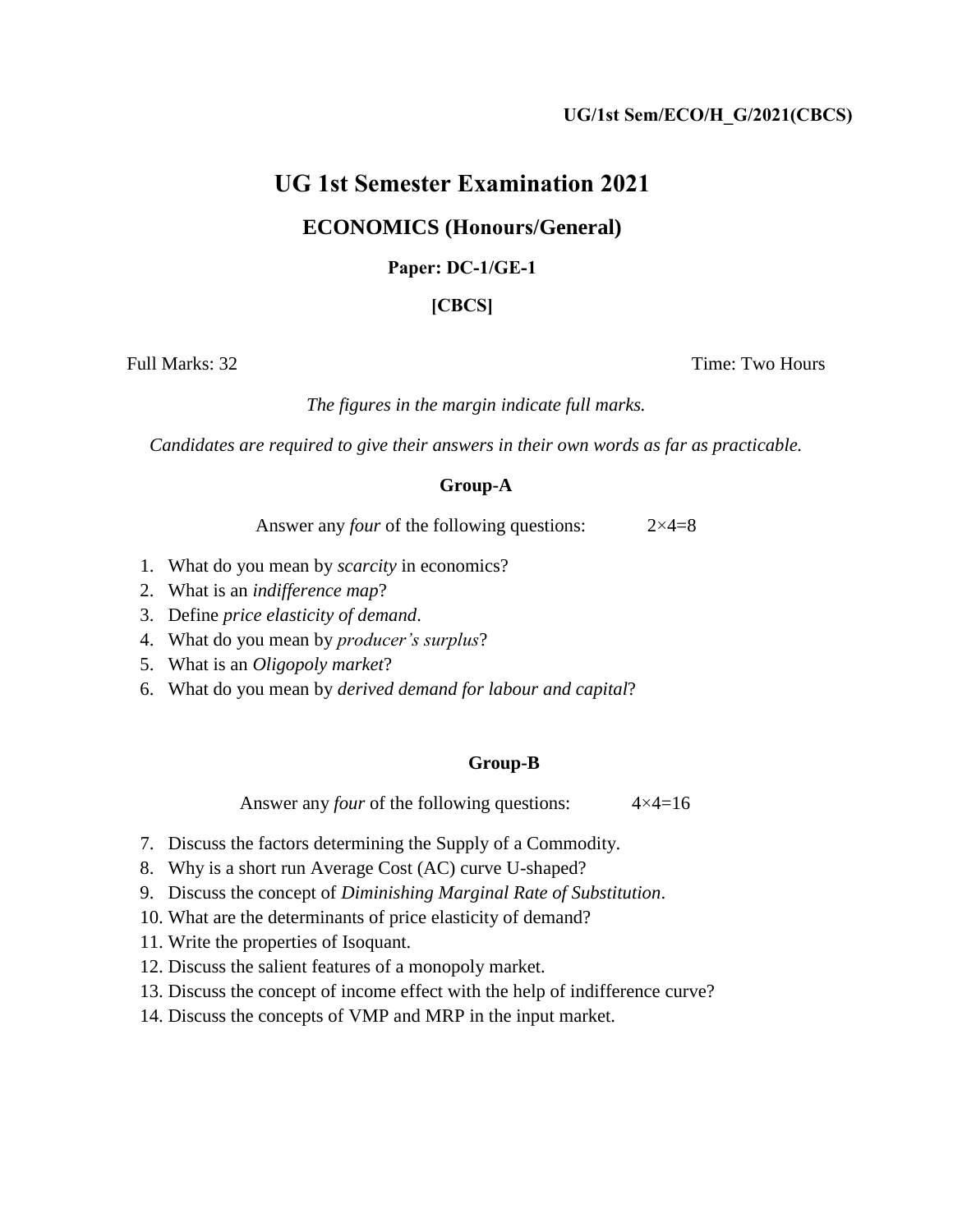### **Group-C**

Answer any *one* question. 8×1=8

- 15. Show that the value of price elasticity of demand on a linear demand curve varies from zero to infinity.
- 16. With the help of a suitable diagram explain how a perfectly competitive firm attains equilibrium in the short run.

### **বঙ্গানুবাদ**

## **ববভাগ-ক**

নীচের প্রশ্ন থেচে থে থেোচনো **চারটি** প্রচশ্নর উত্তর দোও: ২×৪=৮

- 1. অর্থনীতিতে অভাব বলতে কি বুঝ??
- 2. *Indifference Map* বলচি তে বুঝ?
- 3. েোতিদোর দোচের তিতিিোপেিোর সংজ্ঞো দোও.
- 4. প্রচেোজচের উদ্বৃত্ত *(producer's surplus)*বলচি েী বুঝ ?
- 5. *Oligopoly market* বলচি তে বুঝ*?*
- 6. *'শ্রম ও মূলধনের উদ্ভূত চাহিদা বলতে কী বোঝ*?

# **ববভাগ-খ**

থে থেোচনো **চারটি** প্রচশ্নর উত্তর দোও: ৪×৪=১৬

- 7. একটি পণ্যের সরবরাহ নির্ধারক নির্ণয়কারী উপাদানগুলি আলোচনা করুন
- 8. কেন স্বল্প সময়ের জন্য গড় খরচ (AC) লাইন U-আকৃতির হয়?
- 9. প্রতিস্থাপনের প্রান্তিক হার হ্রাসের ধারণাটি আলোচনা কর।
- 10. চাহিদার দামের স্থিতিস্থাপকতার নির্ধারক কি?
- 11. Isoquant এর বৈশিষ্ট্য লিখ।
- 12. এেচেটিয়ো বোজোচরর প্রধোন ববতিষ্ট্েগুতল আচলোেনো ের।
- 13. Discuss the concept of income effect with the help of indifference curve?
- 14. ইনপুি বোজোচর (Input market) VMP এবং MRP এর ধোরযোগুতল আচলোেনো ের।